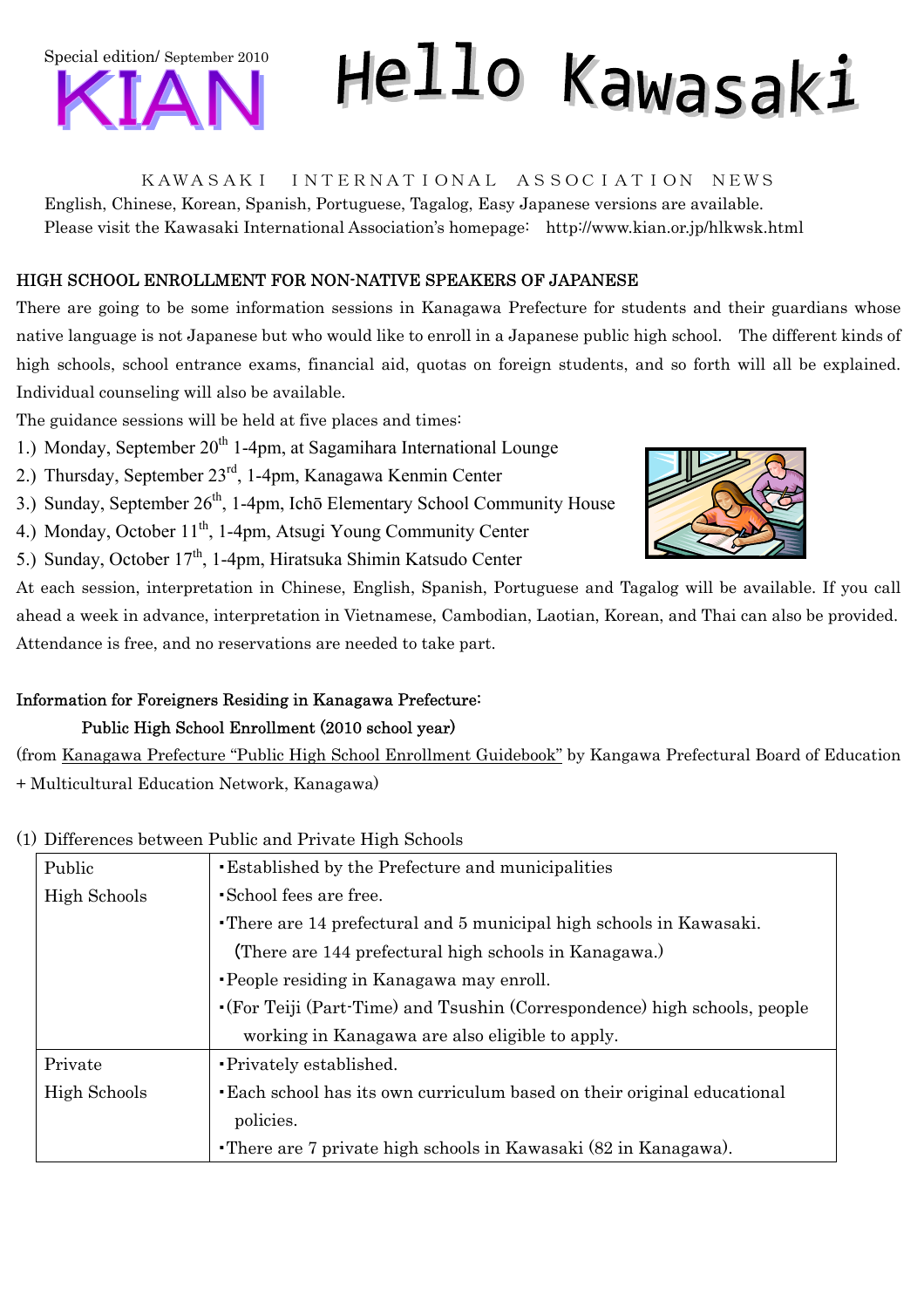(2) Differences among Zennichi (Full-Time), Teiji (Part-Time), and Tsushin (Correspondence) Systems

| Zennichi         | There is school everyday, from morning to about 3:30 p.m.                   |
|------------------|-----------------------------------------------------------------------------|
| (Full-Time)      | It takes 3 years to graduate.                                               |
| Teiji            | Classes are held in a certain specified time period (morning, afternoon, or |
| (Part-Time)      | evening), and many of the schools offer classes in the evening.             |
|                  | There are also high schools called "Flexible Schools", where you can attend |
|                  | classes according to a schedule made for your needs.                        |
|                  | It will take 4 years to graduate; however, some schools have systems to     |
|                  | graduate in 3 years.                                                        |
| Tsushin          | In this type of school, students earn credits by passing exams after        |
| (Correspondence) | submitting papers written at home using textbooks and workbooks.            |
|                  | Students are required to go to school two or three times a month to see     |
|                  | teachers in person for guidance ("schooling").                              |
|                  | The number of times for "schooling" varies from school to school.           |
|                  | In some Tsushin schools, "schooling" is offered every day. There is also a  |
|                  | course utilizing computers.                                                 |

(3) About Futsu-ka (General), Senmon (Specialized), and Sogo (Comprehensive) Courses of Study

| Futsu-ka        | General subjects, such as Japanese, social studies, mathematics, science and |
|-----------------|------------------------------------------------------------------------------|
| (General)       | English are studied in this course.                                          |
| Futsu-ka Senmon | Specialized fields are mainly studied, such as sports, arts, welfare, etc.   |
| (Specialized)   | -Gakunen system (yearly advance): 14 Full-Time schools                       |
| Courses in the  |                                                                              |
| General)        |                                                                              |
| Senmon          | Study specialized knowledge and basic technology of such fields as           |
| (Specialized)   | agriculture, industry, business, fishery, homemaking, nursing, welfare,      |
|                 | science, physical education, international affairs, international relations, |
|                 | international information, art, sports, and general industry.                |
|                 | -Gakunen system (yearly advance): 21 Full-Time, 5 Part-Time schools          |
|                 | Tan-i system (credit): 6 Full-Time schools                                   |
| Sogo            | Comprehensively study subjects taught at General and Specialized courses.    |
| (Comprehensive) | Tan-i system (credit): 13 Full-Time, 7 Part-Time schools                     |

# (4) Gakunen (yearly advance) and Tan-i (credit) Systems

| <i>Gakunen</i> system | Most of the subjects (curriculum) are decided based on the grade level. |
|-----------------------|-------------------------------------------------------------------------|
| (yearly advance)      |                                                                         |
| <i>Tan-i</i> system   | There are no grade divisions.                                           |
| (credit)              | Students may graduate when the necessary credits have been earned.      |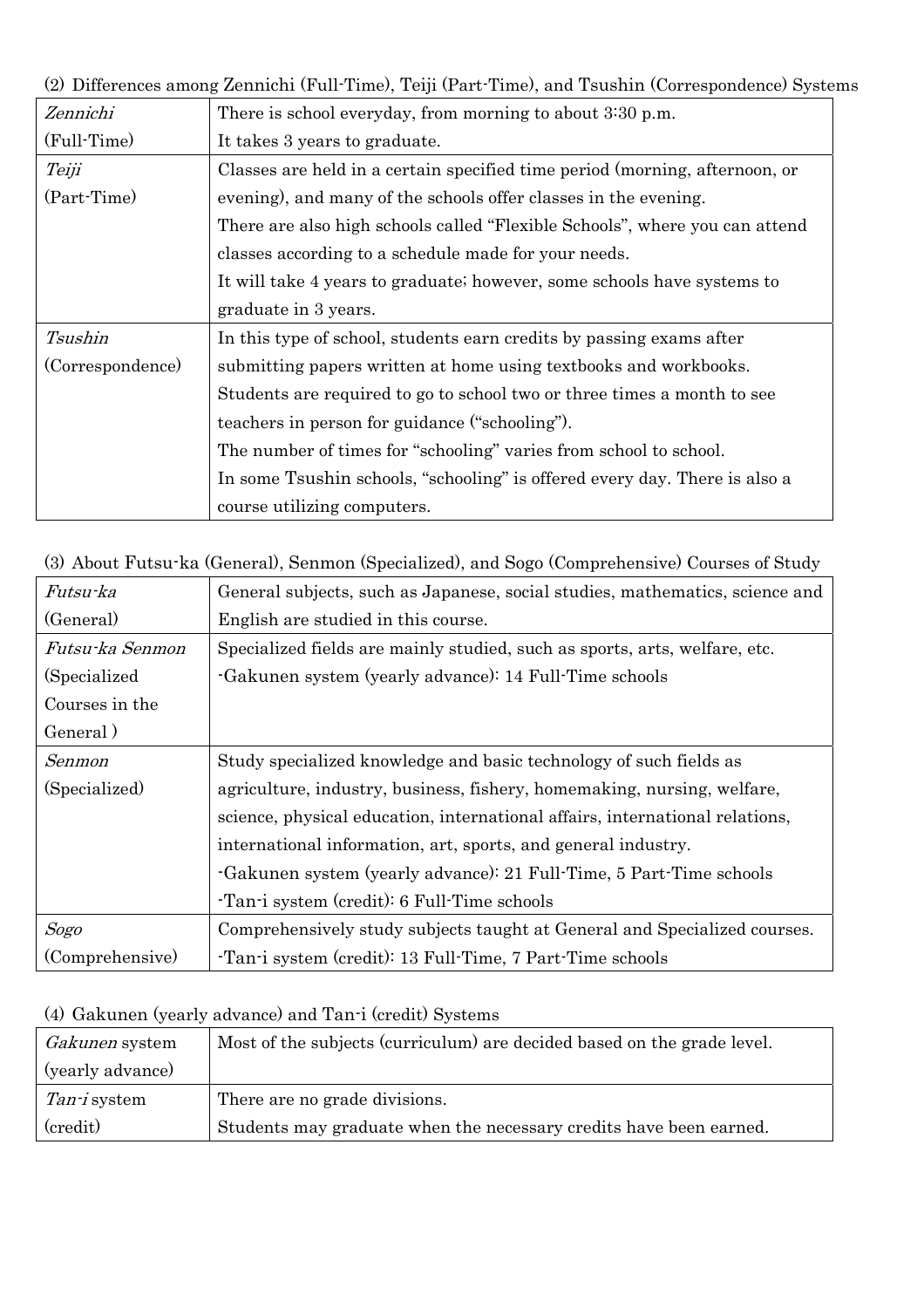#### $\sim$ WHERE TO STUDY JAPANESE IN KAWASAKI CITY $\sim$

## Kawasaki Ward:

- **Nihongo no hiroba.** Wed. 19:00~20:30, free. Childcare available, for ages 2 and up; for ¥650 for the year. Contact kyoiku bunka kaikan: 044-233-6361. 15-min. walk from JR Kawasaki Stn.
- **Fureai kan.** Tues. & Fri. 10:00~11:30, materials fee. CC avail. from age 1; ¥600/yr. Contact fureai kan: 044-276-4800. From JR Kawasaki Stn. East exit take Bus 16 (for Kawasaki Daishi), get off atYotsukado.

#### Saiwai Ward:

- **Saiwai nihongo gakkyu.** Wed.  $10:00^\circ 11:30$ , activities fee ¥600/yr. Fri. 19:00~20:30, materials fee. CC avail on Wed. only, from age 1; ¥1000/yr. Contact saiwai shimin kan: 044-541-3910. 15-min walk from Yako Stn. on JR Nanbu Line.
- **Nihongo world.** 1<sup>st</sup>, 2<sup>nd</sup> & 3<sup>rd</sup> Tues of each month,  $10:00~12:00$ ,  $400/$ month. CC avail. from age 1, with insurance. Contact Keiko Ikeda: 090-5538-8798. 15-min. walk from Yako Stn. on JR Nanbu Line.
- *Kokusai koryu nihongo salon.* Every 1<sup>st</sup> and  $3<sup>rd</sup>$  Thursday, 10:00~11:30, free. CC avail. from age 1; free. Contact hiyoshi bunkan: 044-587-1491. 20-min walk from Kashimada Stn. on JR Nanbu Line, or 15-min. walk from Shin-Kawasaki Stn. on JR Yokosuka Line.

#### Nakahara Ward

- **Nakahara nihongo gakkyu.** Tues.  $10:00~12:00$ , materials fee, CC avail from age 2, ¥700/yr. Tues. 18:30~20:30, free, no CC. Contact nakahara shimin kan: 044-433-7773. 3-min walk from Musashi-kosugi Stn. (JR Nanbu, Tokyu Toyoko/Meguro Lines).
- **Nihongo free space (sekai-jin).** Fri. 18:30~20:30, free, no CC. Contact nakahara shimin kan: 044-433-7773. 3-min walk from Musashi-kosugi Stn. (JR Nanbu, Tokyu Toyoko/Meguro Lines).
- Kawasaki international center (kawasaki kokusai koryu kyokai). Tues & Fri. 10:00~12:00, ¥500/time paid in advance, CCavail from age 1, free. Wed. 18:30~20:30, ¥500/time paid in advance, no CC. Contact kawasaki kokusai koryu kyokai: 044-435-7000. 10-min walk from Motosumiyoshi Stn. on Tokyu Toyoko/Meguro lines.
- INTEX-V-NET nihongo club. Sat. 14:00~16:00, free, no CC. Contact Naoko Aoyagi: 044-541-2534. Kawasaki shimin katsudo center, 3-min walk from Musashi-kosugi Stn. (JR Nanbu, Tokyu Toyoku/Meguro Lines)

#### Takatsu Ward

**Takatsu nihongo kyoshitsu.** Wed.  $10:00~11:30$ , materials fee, CC avail. for age  $1~4$ : ¥720/yr. Thurs. 19:00~20:30, free, no CC. Contact takatsu shimin kan: 044-814-7603. Nocty 2, 11/12 F, in front of Musashi Mizonokuchi Stn. (JR/Tokyu Denentoshi Lines).